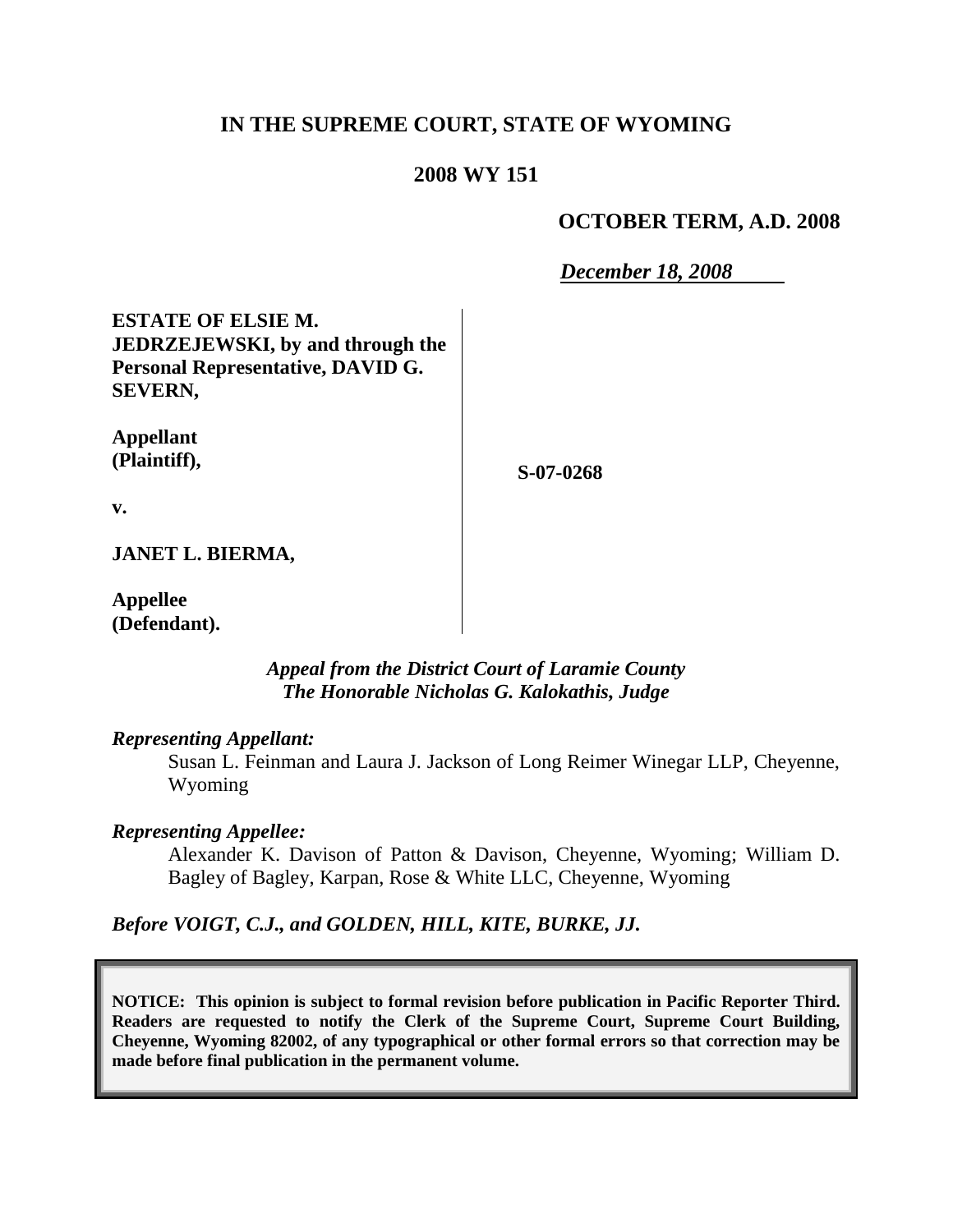**GOLDEN**, Justice.

[¶1] Elsie Jedrzejewski, through her estate, is appealing the district court's decision upholding a deed of her residence in favor of Janet Bierma. Jedrzejewski alleges Bierma obtained her signature on the deed by wrongful act. She also claims the deed is unenforceable due to lack of consideration and lack of proper notarization. Finding no error in the district court's decision, we affirm.

#### **ISSUES**

[¶2] Jedrzejewski presents three issues for review:

A. Did the District Court err when it declared as a matter of law that the Appellant [sic] holds title to the property described in the 1997 deed purportedly signed by the Appellant in favor of the Appellee ("purported deed") despite the lack of acknowledgement or of proper acknowledgement pursuant to Wyo. Stat. §34-1-113?

B. Did the District Court err when it concluded as a matter of law that the purported deed is a valid contract between the Appellant and the Appellee despite the lack of consideration paid by the Appellee to the Appellant for the property?

C. Did the District Court err when it concluded as a matter of law that the purported deed is a valid contract between the Appellant and the Appellee despite evidence that the Appellee obtained the Appellant"s signature on the purported deed through a wrongful act?

## **FACTS**

[¶3] Bierma is Jedrzejewski"s stepdaughter. Jedrzejewski married Bierma"s father in the early 1980"s. Bierma"s father died a few years later. After his death, Jedrzejewski and Bierma maintained a close relationship. Jedrzejewski spent holidays with Bierma and went on vacations with her. When Bierma moved to Wyoming, Jedrzejewski followed to remain close to her. Upon arrival in Wyoming in 1995, Jedrzejewski bought the house at issue in this case.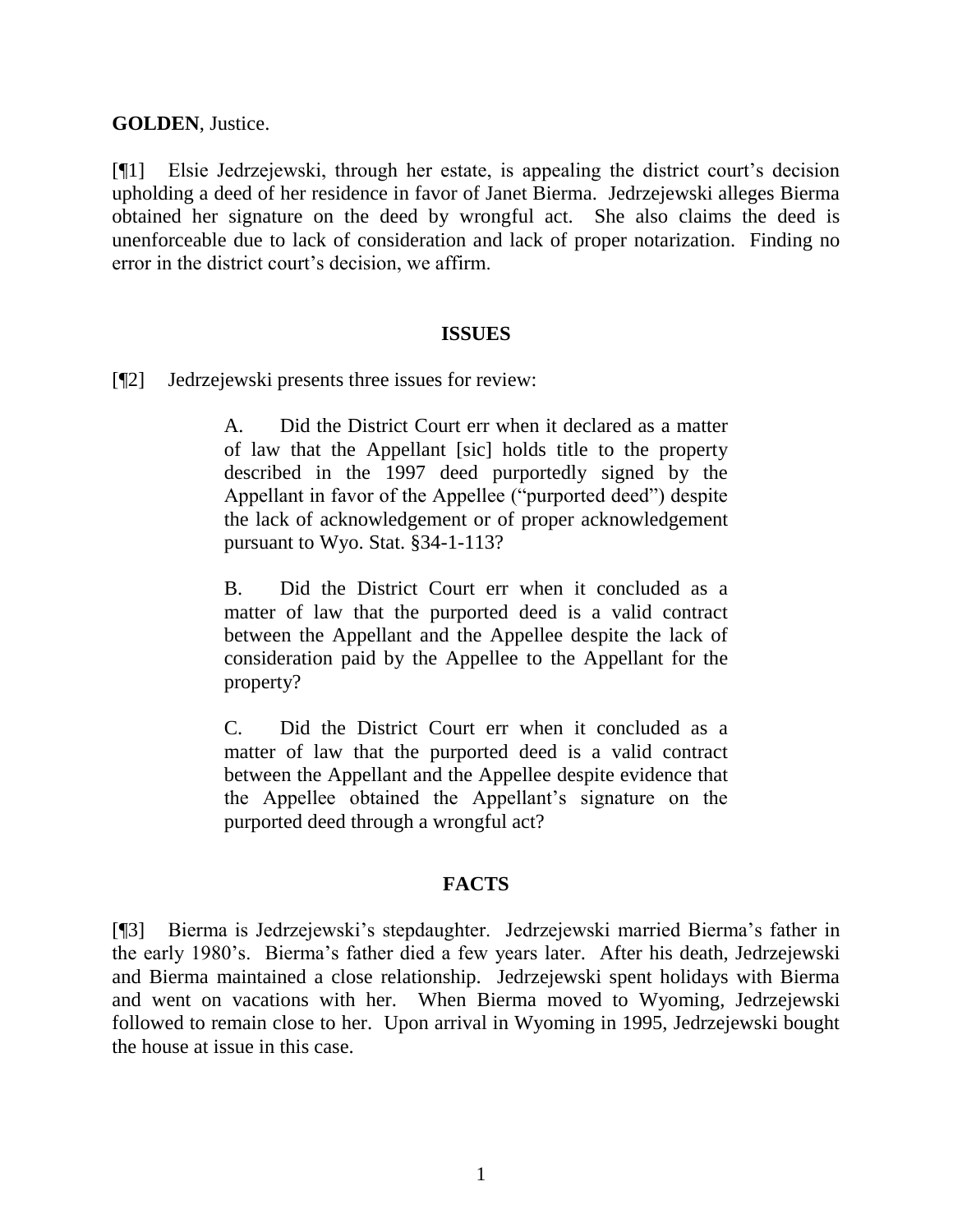[¶4] In March of 1997, Jedrzejewski underwent successful surgery to remove a benign brain tumor. In May 1997, Jedrzejewski, with Bierma"s help, reviewed and updated her estate plan. This included updating her will. Jedrzejewski also signed the title of her automobile over to Bierma. The will was signed by Jedrzejewski and purportedly notarized on May 29, 1997. The automobile title was signed by Jedrzejewski and purportedly notarized on May 22, 1997.

[¶5] Also on May 22, 1997, a general power of attorney and a warranty deed from Jedrzejewski to Bierma were signed and purportedly notarized. Jedrzejewski testified she never signed either document. She thought her signature might have been forged by Bierma. Bierma, on the other hand, testified Jedrzejewski was concerned about potential future creditors attaching her property. In order to avoid this, Jedrzejewski, of her own volition, decided to deed her house to Bierma. Bierma understood that deeding the house to her was only an estate planning mechanism. Jedrzejewski would maintain possession of the house and pay all related bills until her death. Bierma paid no consideration for the deed and Jedrzejewski did, in fact, remain in the house, paying all bills.

[¶6] Bierma testified Jedrzejewski signed all three documents – the power of attorney, warranty deed to the house, and title to the automobile – in her presence and in the presence of a notary on May 22, 1997. These three documents, along with Jedrzejewski's will dated May 29, 1997, were purportedly notarized by a notarial officer whose notary commission had expired in November 1995.

[¶7] Jedrzejewski testified she first discovered the deed to her house was in Bierma"s name in 2001. She did not, however, confront Bierma about this. According to Jedrzejewski"s testimony, she and Bierma maintained a friendly and trusting relationship. Their relationship changed, however, in March 2002 when they stopped speaking. According to Jedrzejewski"s testimony, nothing untoward happened. According to Bierma"s testimony, Jedrzejewski became upset because Bierma"s adult son was staying with her but was not helping with any household expenses. Bierma had told Jedrzejewski from the beginning not to let her son move in with her. An argument ensued, and Jedrzejewski stopped talking to Bierma, refusing to return Bierma"s telephone calls.

[¶8] This action was begun in May 2006 when Jedrzejewski filed a complaint requesting the district court quiet title to her house in her name. After a bench trial, the district court ruled against Jedrzejewski. After the decision letter was issued, but before the final order was entered, Jedrzejewski passed away. Her estate was substituted as the complaining party. The estate now appeals the district court's ruling.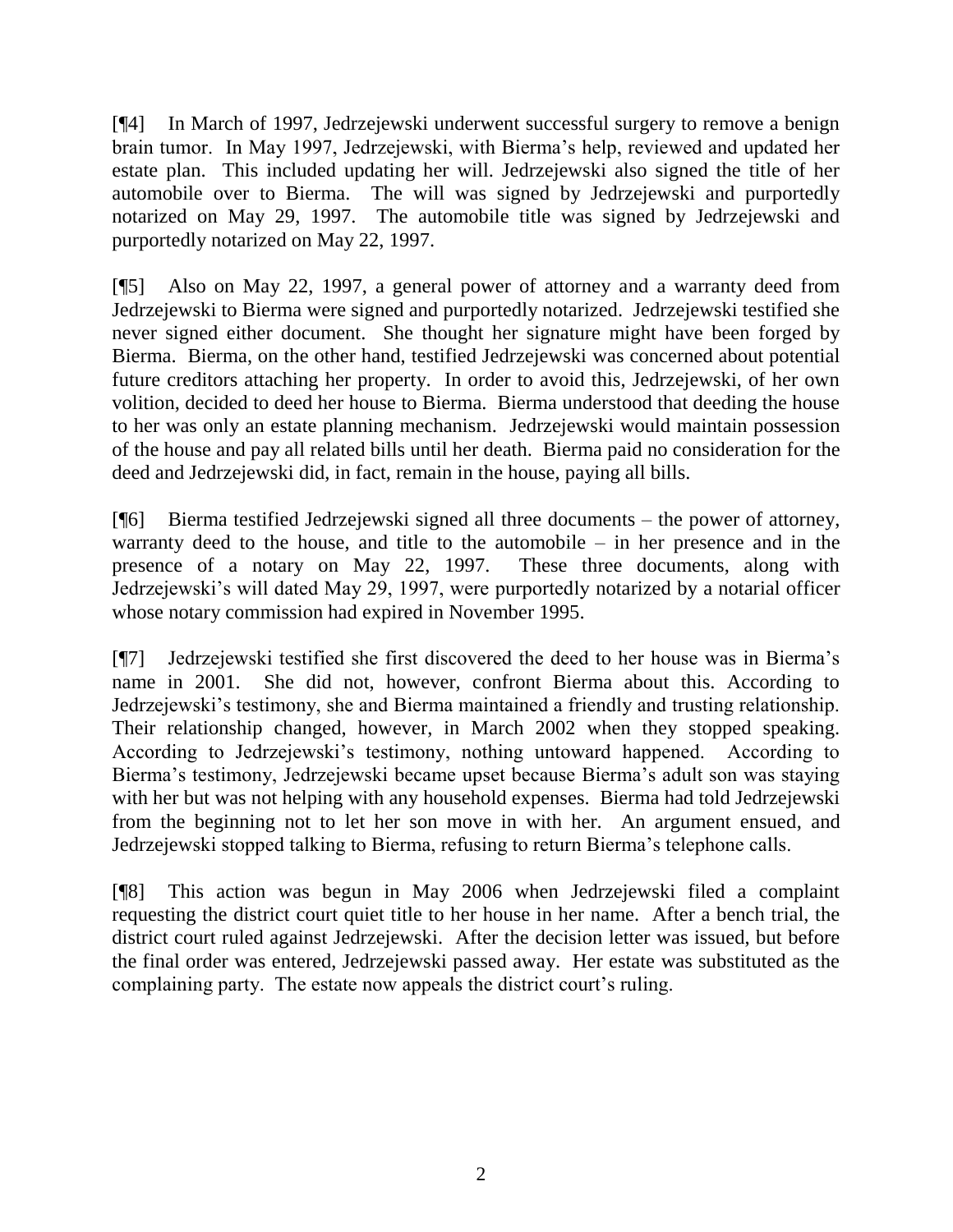#### **DISCUSSION**

### *Standard of Review*

[¶9] This Court applies a clearly erroneous standard when reviewing findings of fact made by the district court after a bench trial. A finding is clearly erroneous when, even though substantial evidence supports it, the reviewing court is left with the definite and firm conviction that a mistake was made.

> We do not substitute ourselves for the trial court as a finder of facts; instead, we defer to the trial court's findings unless they are unsupported by the record or erroneous as a matter of law. Although the factual findings of a trial court are not entitled to the limited review afforded a jury verdict, the findings are presumptively correct.

> This Court may examine all of the properly admissible evidence in the record, but we do not reweigh the evidence. Due regard is given to the opportunity of the trial judge to assess the credibility of the witnesses. We accept the prevailing party"s evidence as true and give to that evidence every favorable inference which may fairly and reasonably be drawn from it. Findings may not be set aside because we would have reached a different result.

*Snelling v. Roman,* 2007 WY 49, ¶¶ 7-8, 154 P.3d 341, 345 (Wyo. 2007) (citations omitted). *See also Garrison v. CC Builders, Inc*., 2008 WY 34, ¶ 22, 179 P.3d 867, 873- 74 (Wyo. 2008). We review legal conclusions de novo. *Campbell County School Dist. v. State*, 2008 WY 2, ¶ 10, 181 P.3d 43, 49 (Wyo. 2008); *Mullinnix LLC v. HKB Royalty Trust*, 2006 WY 14, ¶ 12, 126 P.3d 909, 916 (Wyo. 2006).

## *Sufficiency of the Evidence*

[¶10] Because Jedrzejewski relies upon her version of the facts to support her arguments in her other two issues, we will review the district court's factual determinations first. Jedrzejewski argues she had no intention of conveying the property to Bierma and Bierma must have forged the deed or otherwise committed fraud to obtain the deed. The district court ruled otherwise. The district court expressly found "the conveyance of Elsie M. Jedrzejewski"s residence to Janet L. Bierma was not induced by fraud or undue influence." This factual finding is presumptively correct.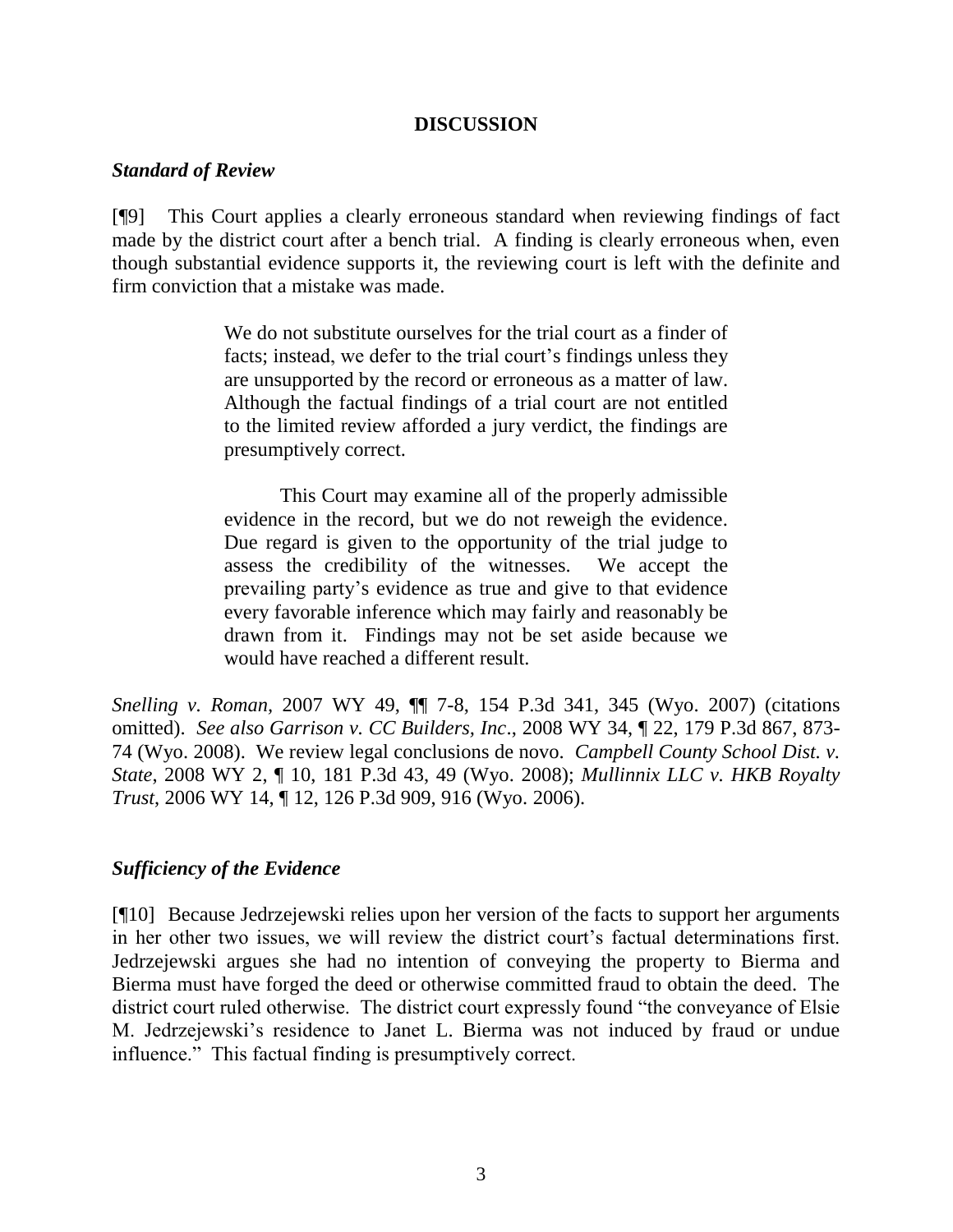[¶11] In reviewing Jedrzejewski"s appellate argument in light of the record, we are unconvinced that this finding is clearly erroneous. Jedrzejewski and Bierma offered almost diametrically opposed testimony. The factual findings therefore came down to a determination of credibility. The district court was in the best position to make this determination. Given the trial testimony and other evidence, we have no reason to question the district court"s implicit credibility determination and subsequent evidentiary ruling.

### *Lack of Proper Acknowledgment*

[¶12] Jedrzejewski earnestly argues the lack of proper acknowledgment renders the deed void ab initio. She bases her argument on Wyo. Stat. Ann. § 34-1-113, which in part requires the execution of all deeds be acknowledged by the party or parties executing the same before a notarial officer. There is no question the instant deed was not acknowledged by an authorized notarial officer. The pertinent inquiry, therefore, regards the consequence of the lack of proper notarization, *i.e.*, whether the deed really is void ab initio as argued by Jedrzejewski.

[¶13] Dating back to 1882, the precursors to the current statute always have required some form of acknowledgment.<sup>1</sup> In construing the respective statutory language, this Court has consistently held an improperly executed interest in real property is not void ab

with Wyo. Stat. Ann. § 34-1-113 (LexisNexis 2007):

Execution of deeds, mortgages or other conveyances of lands, or any interest in lands, shall be acknowledged by the party or parties executing same, before any judge or clerk of a court of record, or before any United States magistrate appointed under and by authority of the laws of the United States, or any county clerk, district court commissioner, notary public, or other officer authorized under the laws of the state of Wyoming to take such acknowledgments, and the officer taking such acknowledgment shall endorse thereon a certificate of the acknowledgment thereof, and the true date of making the same, under his hand and seal of office, if there be one.

Section 34-1-113 was amended in 2008 to read: "Execution of deeds, mortgages or other conveyances of lands, or any interest in lands, shall be acknowledged by the party or parties executing same, before any notarial officer. The notarial officer taking such acknowledgment shall comply with the requirements of W.S. 34-26-107."

<sup>&</sup>lt;sup>1</sup> Compare 1882 Wyo. Sess. Laws ch. 1,  $\S$  8:

Deeds, mortgages or conveyances of lands or any interest in lands, executed within this Territory, shall be executed in the presence of one witness who shall subscribe the same as such, and the person executing such deed, mortgage or conveyance, shall acknowledge the execution thereof before any judge or clerk of a court of record, or before any county clerk, justice of the peace or notary public within the Territory, and the officer taking such acknowledgment shall endorse thereon a certificate of the acknowledgement thereof, and the true date of making the same, under his hand, and seal of office, if there be one.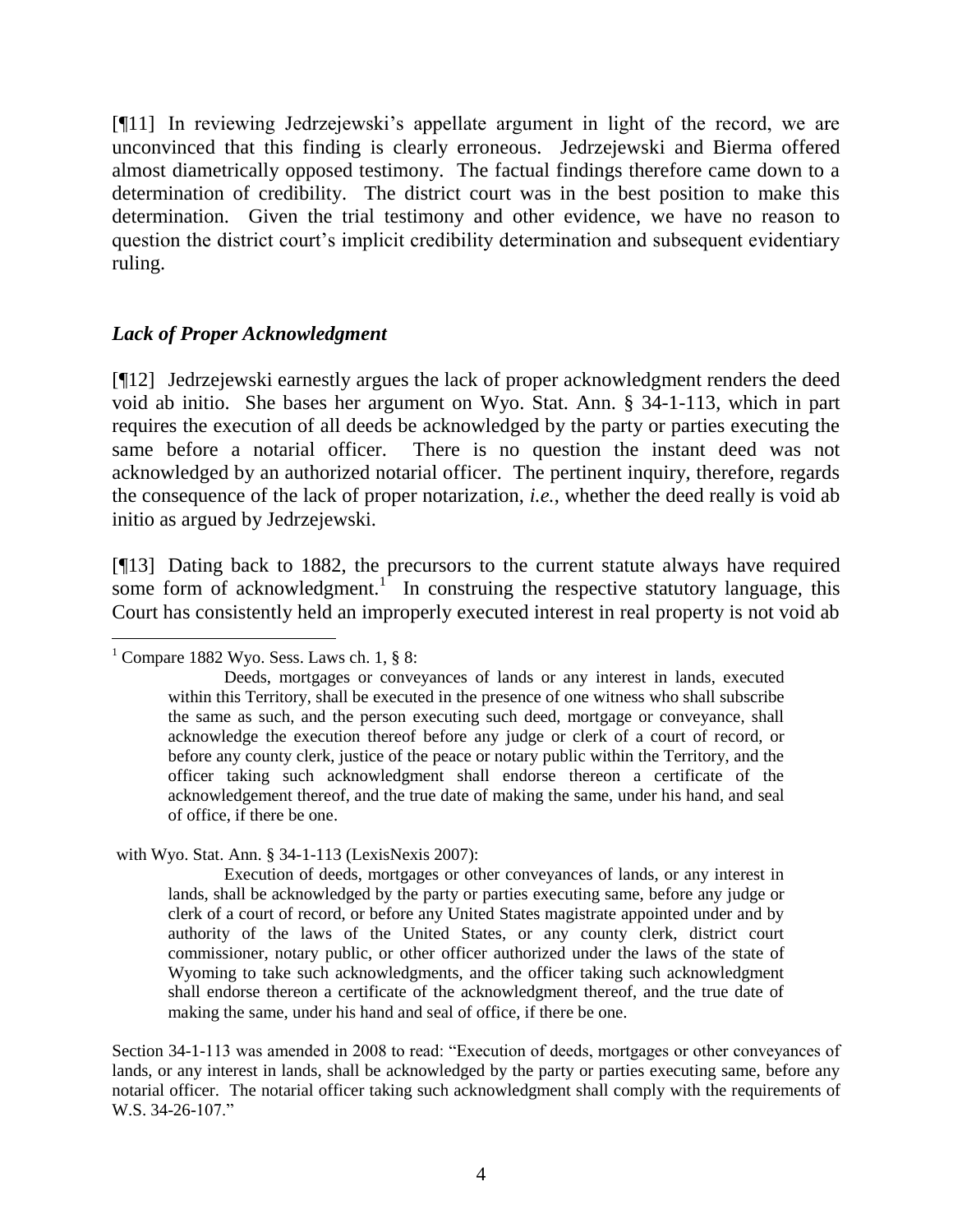initio. The lack of proper acknowledgement prevents the instrument from being recorded, thereby protecting third parties who afterwards may acquire an interest in the property. The instrument is valid, however, as between the parties to the instrument:

> The trust deed in question was defectively executed, and was not entitled to record. Although recorded, the record was not constructive notice to any one of its contents. It is not a legal mortgage, but is effective between the parties as an equitable mortgage. The informality in the execution of the trust deed in question is that there is no subscribing witness, as required by statute, and that the acknowledgment is by the president alone, whereas the acknowledgment of the secretary is also necessary, as one of the parties authorized by the resolution of the board of trustees of the company to execute the trust deed, and as the party having custody of the corporate seal. As between the parties, the following seems to be a correct and comprehensive statement of the law applicable to such cases: "A mortgage or trust deed which cannot be enforced by a sale under the power, or by a judgment of foreclosure, on account of some informality [in a matter] requisite to a complete mortgage or deed of trust, will nevertheless be regarded as an equitable mortgage, and the lien will be enforced by special proceedings in equity. The attempt to create a security in legal form upon specific property having failed, effect is given to the intention of the parties, and the lien enforced as an equitable mortgage. Any agreement between the parties in interest that shows an intention to create a lien may be, in equity, a mortgage. As stated by Judge Story, "If a transaction resolve itself into a security, whatever may be its form, and whatever name the parties may choose to give it, it is, in equity, a mortgage. Effect has been given in this way to a deed of trust in which the name of the trustee was accidentally omitted; to one from which a seal was omitted by mistake; to one sealed in fact, but not expressed to be sealed; to one imperfectly acknowledged, or not acknowledged at all, or not witnessed as a deed of real estate is required to be. But it seems effect will not be given to a mortgage witnessed, acknowledged, and recorded, but not signed by the mortgagor."" Jones, Mortg. § 168.

*Frank v. Hicks*, 4 Wyo. 502, 513-14, 35 P. 475, 477 (1894).